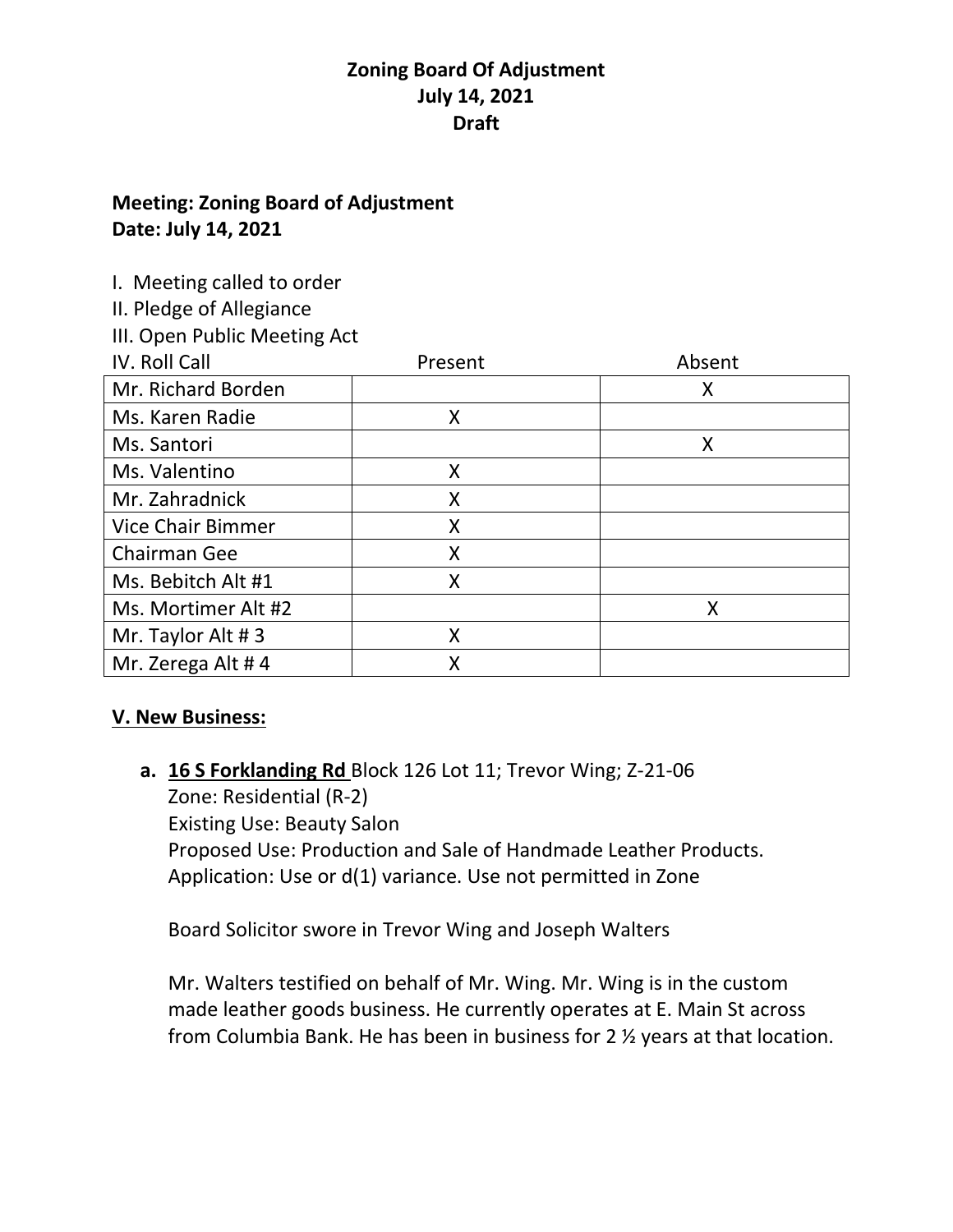The Application is for a Change of Use. Mr. Walters testified that the current occupant of 16 S Forklanding Rd is a Beauty Parlor. They have 8 employees and 16-20 customers at any given time.

Mr. Wing's business is mostly on-line and will have a lesser affect on the parking than the prior occupant.

His hours of Operation will be Monday-Friday 9am-5pm, Saturday 10am-4pm, and closed on Sunday.

The available parking is 4 spaces on the street, one of which being a handicapped spot. There are also 13 spots available in the Municipal Parking Lot.

Mr. Walters addressed the Trash and Recycling issue. Mr. Wing testified that he would have 1-2 small trash bags per week and would use the County Blue Recycling Receptacle as well.

The Lighting issue is covered by the Township Light Posts in the Municipal Lot. The Landscaping of the lot is covered by Public Works.

Board Solicitor Kingsbury stated the lite manufacturing aspect of his business is not a permitted use in R2 Zone. That is the reason for the Application.

Chairman Gee asked Mr. Wing to explain the machines used to manufacture the leather goods.

Mr. Wing has 2 heavy duty sewing machines, a leather splitter and a circular "Bill Skiver".

Mr. Zahradnick asked about Signage.

Mr. Wing testified that there will be a small sign on top of the door and has no plans for a free-standing sign.

Ms. Bebitch asked about the noise from the machines.